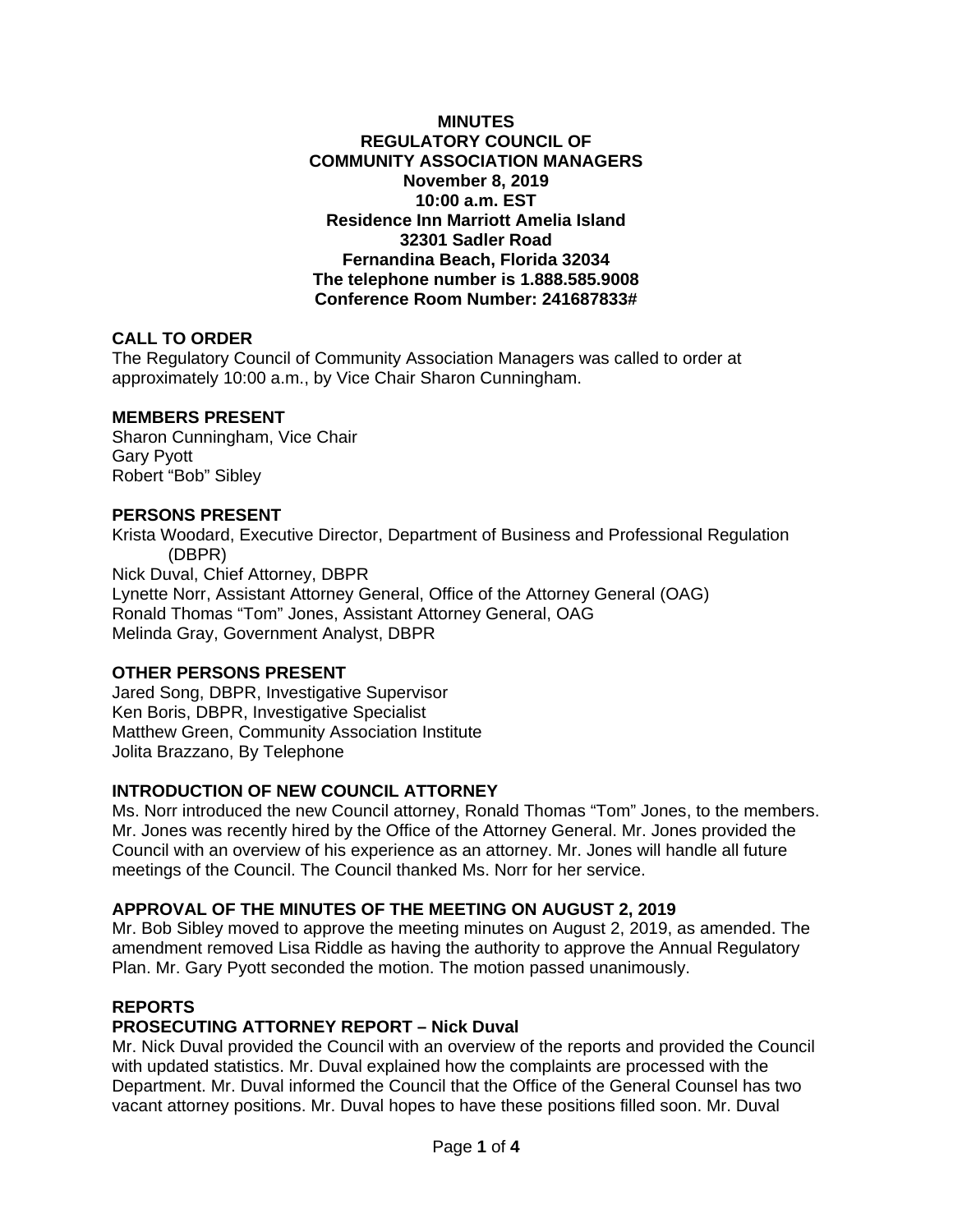explained how the impact of vacant attorney positions might affect the progression of the complaints.

# **COUNSEL REPORT – Lynette Norr/Tom Jones**

Ms. Lynette Norr reported to the Council that the following rules were effective August 15, 2019.

- Rule 61E14-1.001, F.A.C. Prelicensure Education Requirements. The rule reduced the prelicensure education requirements from 18 hours to 16 hours.
- Rule 61E14-4.001, F.A.C. Continuing Education Renewal Requirements. The rule reduced the continuing education renewal requirements from 20 hours to 15 hours.
- Rule 61E14-4.004, F.A.C. Reactivation Continuing Education. The rule reduced the 20 hours reactivation continuing education from 20 hours to 15 hours to support the rule change for Rule 61E14-4.001, F.A.C.

# **EXECUTIVE DIRECTOR REPORT – Krista Woodard**

# **Financial Report**

Ms. Woodard provided the Council with an overview of the Financial Report. The Council discussed the allocations on the operating account and the unlicensed activity account.

# **Continuing Education Courses**

Ms. Krista Woodard explained to the Council that the Department is required to provide a list of Continuing Education Courses approved by the Department for ratification. A Ratification List of continuing education courses was provided to the Council for their review and approval. The Council will vote on the approval of these courses. Mr. Sibley moved to approve the Ratification List as submitted. Mr. Pyott seconded the motion. The motion passed unanimously.

# **Future Meeting Dates**

February 28, 2020 – Conference Call May 15, 2020 – Conference Call August 21, 2020 – Conference Call November 6, 2020 – St. Augustine Beach

The Council recommended that the upcoming in-person meeting be held in Central or South Florida.

# **Travel Reimbursement Form**

Ms. Woodard explained that the Department of Management Services has a new online Statewide Travel Management System (STMS). The Board office created a new Travel Reimbursement Form for the members to complete. This form will be used to issue their travel reimbursement. The reimbursement information will then be added into the system by the Board Office.

# **NEW BUSINESS**

# **License from Null and Void**

Ms. Norr and Ms. Woodard explained to the Council that Section 455.271, Florida Statutes was modified during the 2019 session. This modification requires the Council to establish a rule to reinstate a license from null and void status. Ms. Woodard stated that the Department already has a process to reinstate a null and void license. However, there is currently no rule established by the Council. Vice Chair Cunningham asked the Council to entertain a motion to show good cause to move forward with rule development to establish a rule for licenses that are in a null and void status. Mr. Pyott moved to approve rule development to establish a rule to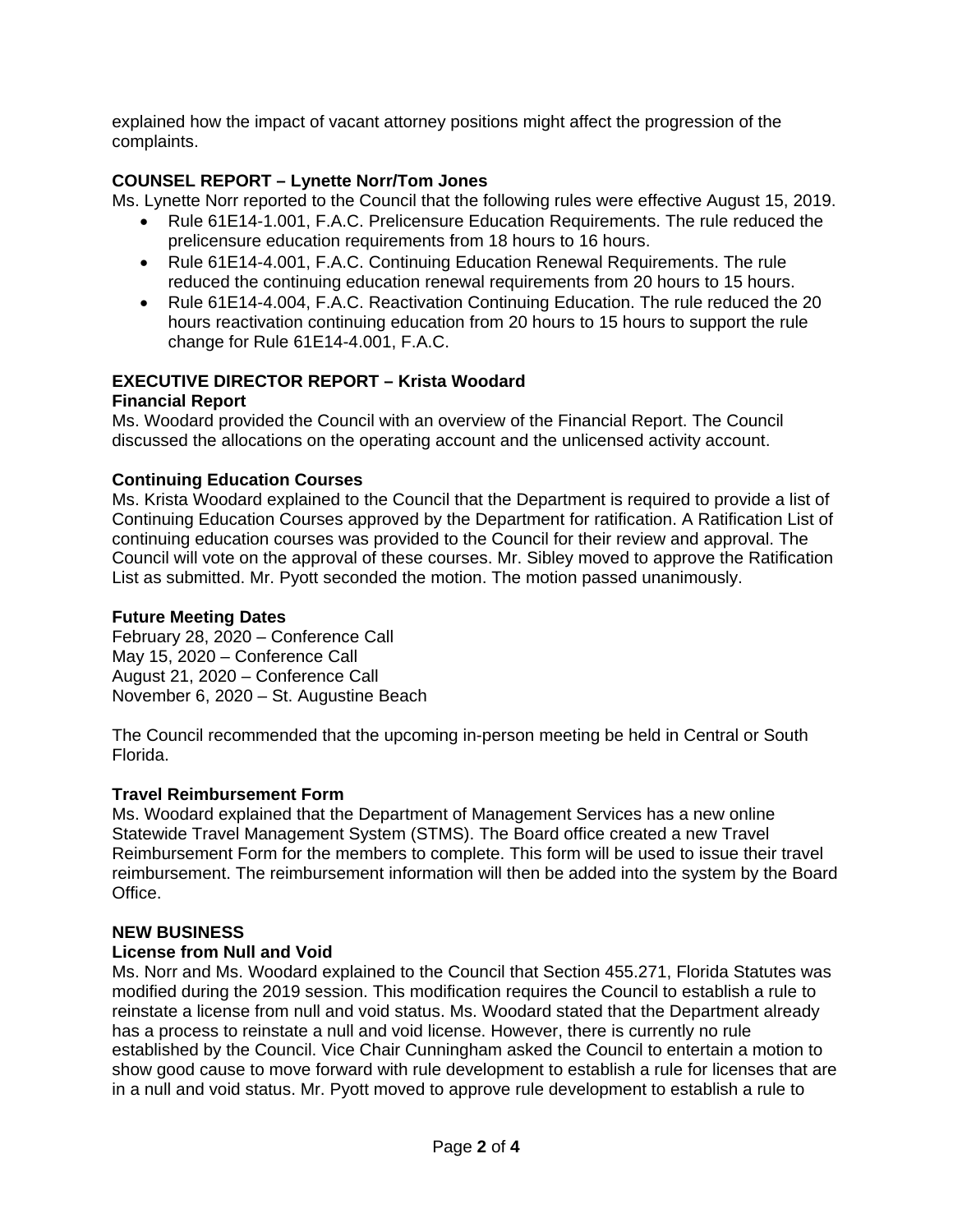reinstate a null and void license. Mr. Sibley seconded the motion. The motion passed unanimously.

Ms. Norr suggested that the Council create a new rule number in 61E14-1.-Licensing, F.A.C., for null and void status. The suggested rule number is Rule 61E14-1.005, which would include the below rule language for reinstatement of licensure from null and void status. Mr. Pyott made a motion to approve Rule 61E14-1.005 in 61E14-1.-Licensing, F.A.C. and to approve the below language for reinstatement of licensure from null and void status. Mr. Sibley seconded the motion. The motion passed unanimously.

# **61E14-1.005 Null and Void Status.**

The null and void status licensee who applies for active or inactive status shall apply to the Department anew by submitting a completed application as set forth in rule 61G7-5.001, F.A.C., with appropriate fees as if this were a first-time application.

The Council addressed the Statement of Estimated Regulatory Costs (SERC). Mr. Pyott made a motion that this rule would not have an adverse impact on small business nor will it be likely to directly or indirectly increase regulatory costs to any entity (including government) in excess of \$200,000 in the aggregate in Florida within one year after the implementation of the rule amendment. Mr. Sibley seconded the motion. The motion passed unanimously.

The Council discussed if this rule would constitute a minor violation. Mr. Pyott made a motion that this rule would not constitute a minor violation. Mr. Sibley seconded the motion. The motion passed unanimously.

# **ELECTIONS**

Nominations were solicited for the position of Chair and Vice Chair of the Regulatory Council of Community Association Managers. Mr. Sibley nominated Ms. Cunningham as Chair of the Council. Mr. Pyott seconded the motion. The motion passed unanimously. Mr. Sibley nominated Mr. Pyott as the Vice Chair of the Council. Ms. Cunningham seconded the motion. The motion passed unanimously. The Council discussed the process of how the Governor appoints members to serve on the Council. The Council also discussed the expiration date of their term.

# **OLD BUSINESS**

There is no old business to come before the Council at this time.

# **DISCUSSION**

# **John Kuhn**

Mr. Kuhn submitted a Petition for Declaratory Statement. Mr. Kuhn withdrew this petition. Ms. Norr explained to the Council that Mr. Kuhn's Petition for Declaratory Statement was invalid. Ms. Norr informed the Council that Mr. Kuhn searched the Department's website and was unable to locate a community association manager because of the use of a nickname. Ms. Woodard explained that the Department issues licenses based upon their legal name.

The Council discussed what information may be appropriate advertisement for a community association manager. Ms. Norr informed the Council that they have rule-making authority under Section 468.4315(2), Florida Statutes to address the professional practice standards related to advertisement of a community association manager. Ms. Norr suggested that the Council may consider including information related to advertisement and the use of a nickname in Rule 61E14-2.001, Standards of Professional Conduct, F.A.C. It was determined that Mr. Duval and